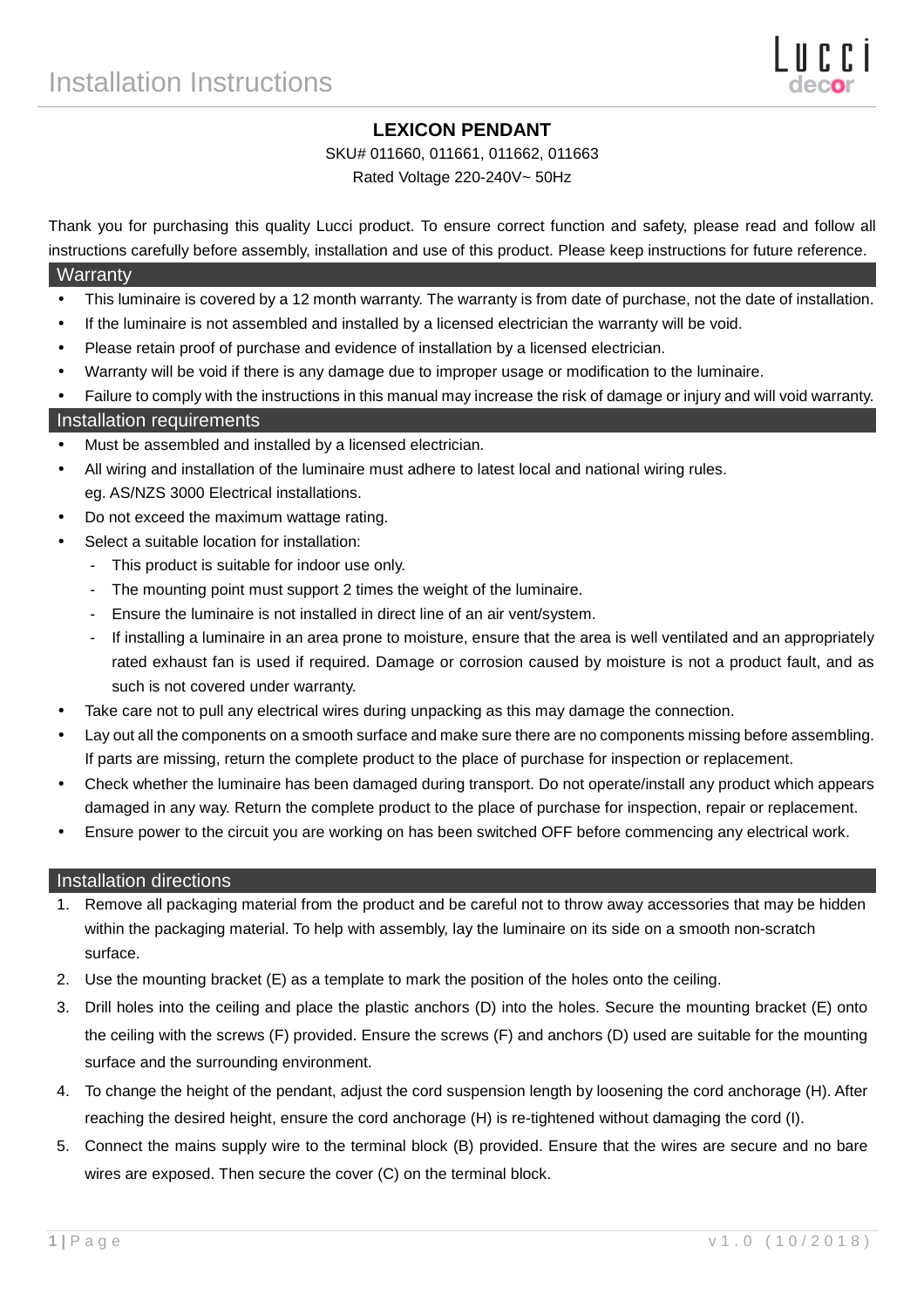Earth – Yellow/Green Yellow/Green or  $\leftarrow$ Neutral – Blue or Black Blue or N Live – Brown or Red Brown or L

**Mains Supply Wire Luminaire Wire / Terminal block** 

- 6. Install the canopy (G) onto the mounting bracket (E) and secure by tightening the screws on the side (A).
- 7. Install the shade (L) on the main body (J) securing by the lamp holder ring (M) and the decorative ring (N). (Figure 1)

Alternatively, install the decorative ring (P – sold separately SKU# 011676, 011677, 011678, 011679) followed by the shade (L), then secure by the lamp holder ring (M). (Figure 2)

**NOTE: This luminaire is only compatible with the following shades (sold separately): SKU# 011664, 011665, 011666, 011667, 011668, 011669, 011673, 011674, and 011675.** 

- 8. Install a globe (N not included) into the lamp holder (K). Do not exceed the maximum wattage rating.
- 9. After the installation, switch on the luminaire to test and enjoy your new lighting product.



**NOTE: This luminaire is only compatible with the following shades (sold separately): SKU# 011664, 011665, 011666, 011667, 011668, 011669, 011673, 011674, and 011675.**